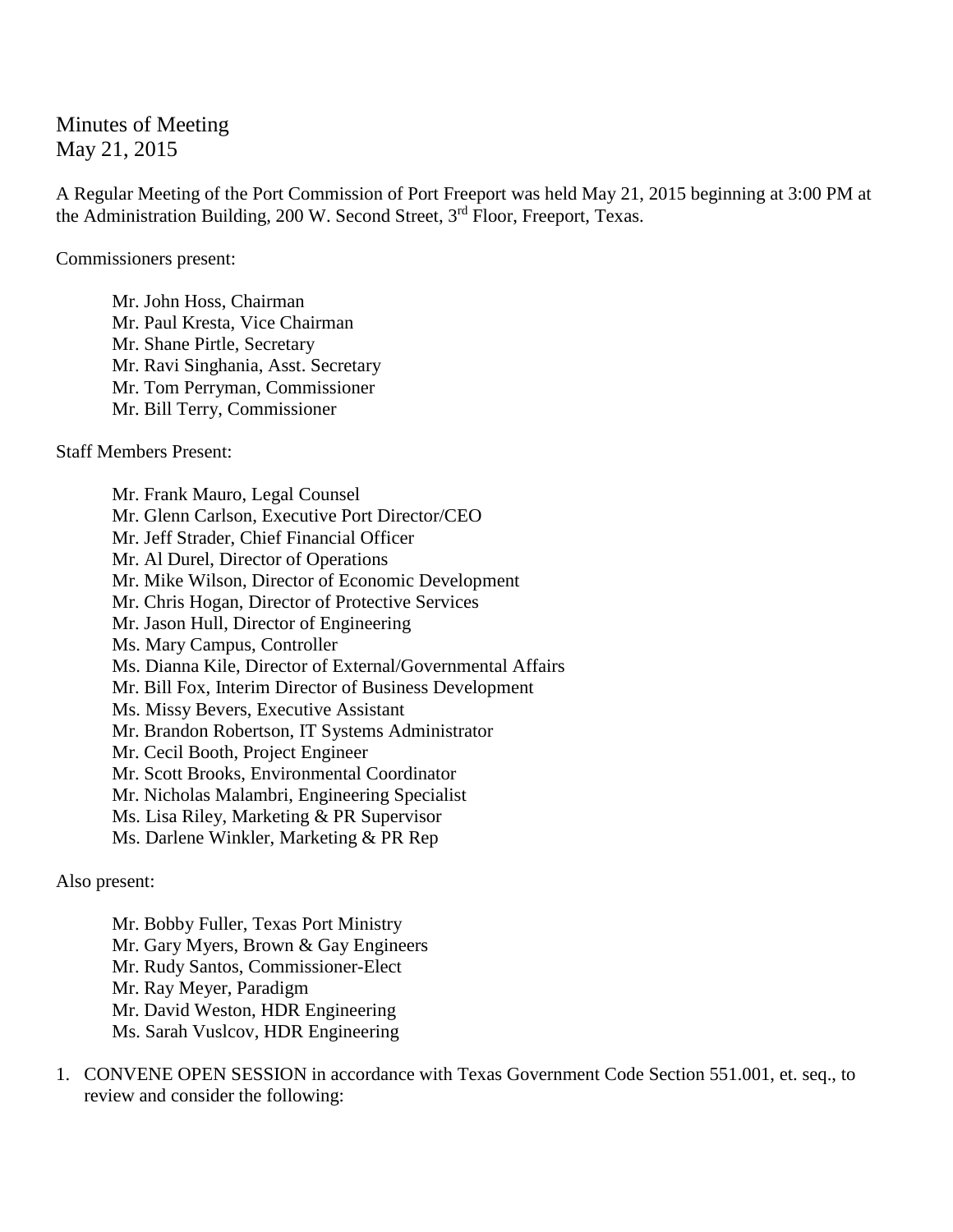- 2. Pledge of Allegiance: U.S. Flag & Texas Flag
- 3. Invocation Mr. Bobby Fuller
- 4. Approval of minutes from the Regular Meeting held April 29, 2015 and the Special Meeting held May 4, 2015.

A motion was made by Commissioner Terry to approve the minutes as presented. The motion was seconded by Commissioner Singhania with all Commissioners present voting in favor of the motion.

5. Approval of disbursements for the period April 1-30, 2015:

### PORT FREEPORT OPERATING ACCOUNT EXPENDITURES

|       |                                                |                                                                                                |            | Purchase |
|-------|------------------------------------------------|------------------------------------------------------------------------------------------------|------------|----------|
| Check |                                                |                                                                                                |            | Order    |
| No.   | To                                             | For                                                                                            | Amount     | Number   |
| 73490 | <b>TEI STAFFING</b>                            | <b>CONTRACT LABOR EXPENSE</b>                                                                  | 636.12     | N/A      |
| 73491 | <b>OFFICE UNIVERSE</b>                         | <b>OFFICE SUPPLIES</b>                                                                         | 748.95     | N/A      |
| 73492 | <b>GULF COAST PAPER COMPANY</b>                | <b>OFFICE SUPPLIES</b>                                                                         | 89.01      | N/A      |
| 73493 | PC CARE                                        | <b>CONTRACT SERVICES</b>                                                                       | 339.90     | N/A      |
| 73494 | <b>WASTE MANAGEMENT</b>                        | <b>CONTRACT SERVICES</b>                                                                       | 219.85     | N/A      |
| 73495 | <b>G&amp;K SERVICES</b>                        | OFFICE SUPPLIES; MAINT &<br><b>OPERATIONS SUPPLIES</b>                                         | 165.55     | 10696    |
| 73496 | <b>DUNN &amp; BRADSTREET</b>                   | <b>SUBSCRIPTIONS</b>                                                                           | 4,790.00   | N/A      |
| 73497 | <b>GRAYBAR ELECTRIC</b>                        | M&R- GATE 4; M&R- DOLE LEASE<br>FACILITIES; M&R- WAREHOUSE 52                                  | 1,212.41   | N/A      |
| 73498 | PARK PLACE SPORTS & AWARDS                     | <b>ADVERTISING- COMMUNITY</b>                                                                  | 43.95      | N/A      |
| 73499 | <b>STEINBERG ASSOCIATES</b>                    | <b>FREEPORT HARBOR CHANNEL</b><br><b>IMPROVEMENT PROJECT</b>                                   | 3,500.00   | 10858    |
| 73500 | <b>BRAZOSPORT ROTARY CLUB</b>                  | DUES & MEMBERSHIP FEES-<br>ADMINISTRATION                                                      | 396.00     | N/A      |
| 73501 | C.F. MCDONALD                                  | CIP- OTHER- ELECTRICAL DISTRIBUTION<br><b>HARDENING PROJECT</b>                                | 242,522.10 | 10773    |
| 73502 | <b>JOHNSON SUPPLY</b>                          | <b>M&amp;R- SECURITY BUILDING</b>                                                              | 130.92     | N/A      |
| 73503 | NORTHERN TOOL & EQUIPMENT                      | <b>FURNITURE &amp; EQUIPMENT PURCHASE</b><br>$<$ \$5,000                                       | 2,517.75   | 10874    |
| 73504 | <b>ERC ENVIRONMENTAL</b><br><b>CONSULTANTS</b> | <b>M&amp;R- OPERATIONS BUILDING</b>                                                            | 46,940.00  | 10839    |
| 73505 | MOORE SUPPLY COMPANY                           | <b>M&amp;R- SECURITY BOAT</b>                                                                  | 294.37     | N/A      |
| 73506 | <b>JESSE HIBBETTS</b>                          | <b>FLEXIBLE SPENDING EMPLOYEE</b><br>REIMBURSEMENT                                             | 272.78     | N/A      |
| 73507 | AT&T                                           | <b>TELEPHONE</b>                                                                               | 2,447.01   | N/A      |
| 73508 | <b>GRAINGER</b>                                | M&R- BERTH 7 CRANE                                                                             | 506.10     | N/A      |
| 73509 | <b>GOE CYCLES</b>                              | M&R-TERMINAL OPERATIONS<br><b>EQUIPMENT</b>                                                    | 247.05     | N/A      |
| 73510 | <b>QUILL CORPORATION</b>                       | <b>OFFICE SUPPLIES</b>                                                                         | 272.18     | N/A      |
| 73511 | <b>VERIZON WIRELESS</b>                        | <b>TELEPHONE</b>                                                                               | 39.99      | N/A      |
| 73512 | JOHN HOSS                                      | <b>SALES PROMOTION/TRAVEL-</b><br>COMMISSIONER; GOVERNMENTAL<br><b>RELATIONS- COMMISSIONER</b> | 2,193.40   | N/A      |
| 73513 | A-1 COMFORT SYSTEMS                            | M&R-GATE 4                                                                                     | 3,580.15   | 10876    |
| 73514 | <b>BLANK ROME</b>                              | <b>LEGAL FEES</b>                                                                              | 2,058.46   | N/A      |
| 73515 | <b>RELIANT</b>                                 | <b>ELECTRICITY</b>                                                                             | 6,222.06   | N/A      |
| 73516 | <b>MAURO &amp; CORDOBA</b>                     | <b>LEGAL FEES</b>                                                                              | 5,211.04   | N/A      |
| 73517 | <b>MAURO &amp; CORDOBA</b>                     | <b>LEGAL FEES</b>                                                                              | 45.00      | N/A      |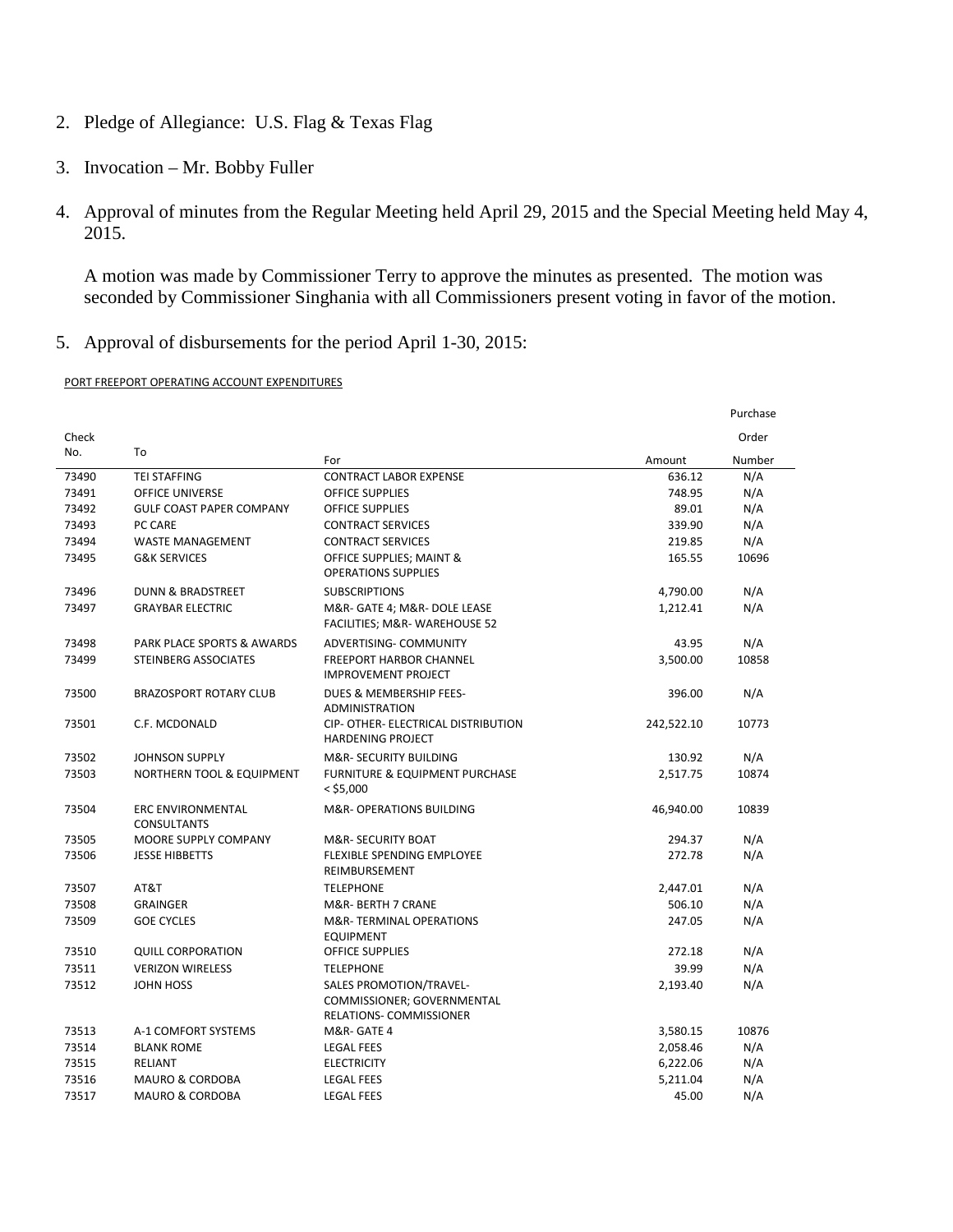| 73518 | <b>MAURO &amp; CORDOBA</b>                     | <b>LEGAL FEES</b>                                                                                                                                 | 382.50       | N/A   |
|-------|------------------------------------------------|---------------------------------------------------------------------------------------------------------------------------------------------------|--------------|-------|
| 73519 | <b>MAURO &amp; CORDOBA</b>                     | <b>LEGAL FEES</b>                                                                                                                                 | 1,462.97     | N/A   |
| 73520 | <b>MAURO &amp; CORDOBA</b>                     | <b>LEGAL FEES</b>                                                                                                                                 | 1,642.50     | N/A   |
| 73521 | <b>MAURO &amp; CORDOBA</b>                     | <b>LEGAL FEES</b>                                                                                                                                 | 67.50        | N/A   |
| 73522 | <b>MAURO &amp; CORDOBA</b>                     | <b>LEGAL FEES</b>                                                                                                                                 | 6,577.80     | N/A   |
| 73523 | <b>MAURO &amp; CORDOBA</b>                     | <b>LEGAL FEES</b>                                                                                                                                 | 697.50       | N/A   |
| 73524 | <b>MAURO &amp; CORDOBA</b>                     | <b>LEGAL FEES</b>                                                                                                                                 | 2,084.92     | N/A   |
| 73525 | <b>MAURO &amp; CORDOBA</b>                     | <b>LEGAL FEES</b>                                                                                                                                 | 1,812.00     | N/A   |
| 73526 | <b>MAURO &amp; CORDOBA</b>                     | <b>LEGAL FEES</b>                                                                                                                                 | 2,752.50     | N/A   |
| 73527 | <b>MAURO &amp; CORDOBA</b>                     | <b>LEGAL FEES</b>                                                                                                                                 | 135.00       | N/A   |
| 73528 | <b>BRUNO PUBLIC AFFAIRS</b>                    | <b>CONSULTANT FEES- OTHER</b>                                                                                                                     | 3,125.00     | 10824 |
| 73529 | <b>COMFORT SUITES</b>                          | <b>FREEPORT HARBOR CHANNEL</b><br><b>IMPROVEMENT PROJECT</b>                                                                                      | 976.26       | N/A   |
| 73530 | <b>SUNSTATES SECURITY</b>                      | <b>SECURITY SERVICE FEES</b>                                                                                                                      | 17,544.74    | N/A   |
| 73531 | <b>BROWN &amp; GAY ENGINEERING</b>             | CIP- B7 BACKLANDS CONCRETE PAVING<br><b>PROJECT</b>                                                                                               | 24,843.63    | 10709 |
| 73532 | <b>CECIL BOOTH</b>                             | CIP- PARCEL 25 ASPHALT PAVING<br>PROJECT; TELEPHONE                                                                                               | 123.30       | N/A   |
| 73533 | MCGRIFF, SEIBELS & WILLIAMS                    | PREPAID INSURANCE                                                                                                                                 | 1,038,716.36 | N/A   |
| 73534 | RELIANT                                        | <b>ELECTRICITY</b>                                                                                                                                | 50,247.37    | N/A   |
| 73535 | <b>TIME MANAGEMENT</b>                         | LEASE EXPENSE                                                                                                                                     | 2,400.00     | N/A   |
| 73536 | <b>TEI STAFFING</b>                            | <b>CONTRACT LABOR EXPENSE</b>                                                                                                                     | 612.56       | N/A   |
| 73537 | <b>WILLIAMS DIESEL</b>                         | M&R- CRANE; M&R- SECURITY BOAT                                                                                                                    | 5,934.89     | N/A   |
| 73538 | <b>GULFTEX VENDING</b>                         | <b>OFFICE SUPPLIES</b>                                                                                                                            | 78.25        | N/A   |
| 73539 | <b>FEDEX</b>                                   | <b>POSTAGE &amp; FREIGHT</b>                                                                                                                      | 21.91        | N/A   |
| 73540 | <b>MARY CAMPUS</b>                             | AUTOMOBILE EXPENSE; M&R-<br><b>VEHICLES</b>                                                                                                       | 90.15        | N/A   |
| 73541 | <b>MIKE WILSON</b>                             | FLEXIBLE SPENDING EMPLOYEE<br>REIMBURSEMENT                                                                                                       | 296.71       | N/A   |
| 73542 | PC CARE                                        | <b>CONTRACT SERVICES</b>                                                                                                                          | 627.00       | N/A   |
| 73543 | <b>WASTE MANAGEMENT</b>                        | <b>CONTRACT SERVICES</b>                                                                                                                          | 150.76       | N/A   |
| 73544 | <b>SUPERIOR CLEANING SERVICES</b>              | M&R-BUILDINGS BERTH 7; M&R-2ND<br>ST. ADMINISTRATION BUILDING; M&R-<br>OPERATIONS BUILDING; M&R-<br>SECURITY BUILDING; M&R- T.S. 1; M&R-<br>T.S.2 | 3,207.00     | 10779 |
| 73545 | <b>MATHESON TRIGAS</b>                         | <b>MAINT &amp; OPERATIONS SUPPLIES</b>                                                                                                            | 142.30       | N/A   |
| 73546 | <b>BRAZORIA COUNTY SEPTIC</b>                  | <b>CONTRACT SERVICES</b>                                                                                                                          | 1,253.00     | N/A   |
| 73547 | <b>BOBBY FORD</b>                              | M&R-VEHICLES                                                                                                                                      | 1,483.14     | N/A   |
| 73548 | <b>B.E.A.R.S.</b>                              | <b>CONTRACT SERVICES</b>                                                                                                                          | 391.69       | N/A   |
| 73549 | NORTHERN TOOL & EQUIPMENT                      | <b>MAINT &amp; OPERATIONS SUPPLIES</b>                                                                                                            | 375.78       | N/A   |
| 73550 | ASSURANT EMPLOYEE BENEFITS                     | <b>GROUP DENTAL INSURANCE</b>                                                                                                                     | 2,821.02     | N/A   |
| 73551 | <b>SHRED IT HOUSTON</b>                        | <b>OFFICE SUPPLIES</b>                                                                                                                            | 119.61       | N/A   |
| 73552 | <b>CENTER POINT ENERGY</b>                     | WATER & GAS                                                                                                                                       | 20.39        | N/A   |
| 73553 | AT&T                                           | <b>TELEPHONE</b>                                                                                                                                  | 843.32       | N/A   |
| 73554 | <b>SUN COAST RESOURCES</b>                     | FUEL/OIL- GENERAL; FUEL/OIL- CRANE                                                                                                                | 3,510.97     | 10885 |
| 73555 | <b>INTEGRATED ARCHITECTURE &amp;</b><br>DESIGN | <b>CIP- NEW ADMINISTRATION BUILDING</b>                                                                                                           | 7,901.45     | 10605 |
| 73556 | <b>BEN WESTERLIN</b>                           | AUTOMOBILE EXPENSE; TELEPHONE                                                                                                                     | 289.48       | N/A   |
| 73557 | <b>QUILL CORPORATION</b>                       | <b>OFFICE SUPPLIES</b>                                                                                                                            | 97.86        | N/A   |
| 73558 | <b>VERIZON WIRELESS</b>                        | <b>TELEPHONE</b>                                                                                                                                  | 152.00       | N/A   |
| 73559 | VICKI L. SMITH                                 | <b>TELEPHONE</b>                                                                                                                                  | 75.00        | N/A   |
| 73560 | DETAIL PRODUCTS                                | <b>OFFICE SUPPLIES</b>                                                                                                                            | 37.79        | N/A   |
| 73561 | ON HOLD MARKETING WORKS                        | LEASE EXPENSE                                                                                                                                     | 39.00        | N/A   |
| 73562 | <b>JASON HULL</b>                              | <b>GOVERNMENTAL RELATIONS;</b><br><b>TELEPHONE</b>                                                                                                | 228.19       | N/A   |
| 73563 | <b>OFFICEMAX</b>                               | <b>OFFICE SUPPLIES</b>                                                                                                                            | 277.44       | N/A   |
| 73564 | PBK, INC.                                      | CIP- OTHER- ELECTRICAL DISTRIBUTION<br><b>HARDENING PROJECT</b>                                                                                   | 1,200.00     | 10632 |
| 73565 | RELIANT                                        | <b>ELECTRICITY</b>                                                                                                                                | 16.64        | N/A   |
| 73566 | <b>TEXAS PORT MINISTRY</b>                     | <b>COMMUNITY EVENTS</b>                                                                                                                           | 200.00       | N/A   |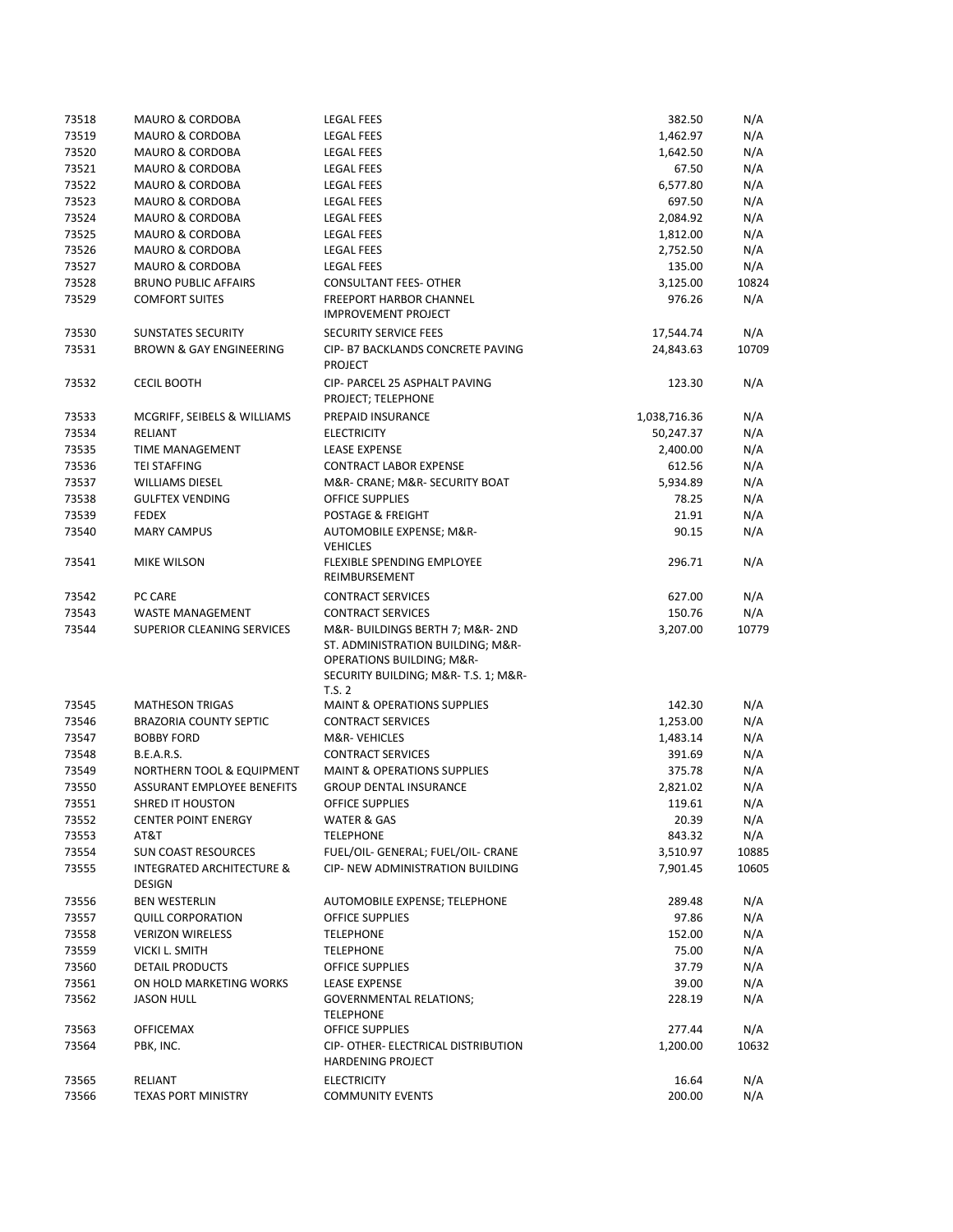| 73567          | JEFF STRADER                                                    | <b>GOVERNMENTAL RELATIONS;</b><br><b>TELEPHONE</b>                                                                                                                                                                                                                                                                                                                                                                                                                             | 221.09              | N/A          |
|----------------|-----------------------------------------------------------------|--------------------------------------------------------------------------------------------------------------------------------------------------------------------------------------------------------------------------------------------------------------------------------------------------------------------------------------------------------------------------------------------------------------------------------------------------------------------------------|---------------------|--------------|
| 73568          | <b>COMCAST</b>                                                  | <b>CONTRACT SERVICES</b>                                                                                                                                                                                                                                                                                                                                                                                                                                                       | 1,706.80            | N/A          |
| 73569          | <b>QUALITY TURF FARMS</b>                                       | M&R- MSC LEASE FACILITIES; M&R-<br><b>OTHER</b>                                                                                                                                                                                                                                                                                                                                                                                                                                | 5,873.90            | 10776        |
| 73570          | <b>SUNSTATES SECURITY</b>                                       | <b>SECURITY SERVICE FEES</b>                                                                                                                                                                                                                                                                                                                                                                                                                                                   | 17,645.91           | N/A          |
| 73571          | <b>FAMILY FITNESS</b>                                           | <b>GROUP WELLNESS</b>                                                                                                                                                                                                                                                                                                                                                                                                                                                          | 137.88              | N/A          |
| 73572          | <b>TEXAS STATE COMPTROLLER</b>                                  | UNCLAIMED WAGES                                                                                                                                                                                                                                                                                                                                                                                                                                                                | 128.62              | N/A          |
| 73573          | THE BRAZOSPORT COLLEGE                                          | <b>COMMUNITY EVENTS</b>                                                                                                                                                                                                                                                                                                                                                                                                                                                        | 250.00              | N/A          |
|                | <b>FOUNDATION</b>                                               |                                                                                                                                                                                                                                                                                                                                                                                                                                                                                |                     |              |
| 73574          | ABB INC., MARINE PORTS                                          | M&R- BERTH 7 CRANE                                                                                                                                                                                                                                                                                                                                                                                                                                                             | 17,750.00           | 10846        |
| 73575          | <b>KELLY'S CONTRACTING</b>                                      | M&R-WAREHOUSE 52                                                                                                                                                                                                                                                                                                                                                                                                                                                               | 2,500.00            | 10870        |
| 73576          | <b>BRANDON ROBERTSON</b>                                        | AUTOMOBILE EXPENSE; OFFICE<br>SUPPLIES; TELEPHONE                                                                                                                                                                                                                                                                                                                                                                                                                              | 185.44              | N/A          |
| 73577          | DANELLA RAIL SERVICES                                           | CIP- M&R- RAILROAD TRACK<br><b>RENOVATIONS</b>                                                                                                                                                                                                                                                                                                                                                                                                                                 | 41,466.84           | 10736        |
| 73578          | <b>TEXAS STERLING CONSTRUCTION</b>                              | CIP- B7 BACKLANDS CONCRETE PAVING<br><b>PROJECT</b>                                                                                                                                                                                                                                                                                                                                                                                                                            | 2,182,405.21        | 10759        |
| 73579          | DF SUPPLY, INC.                                                 | M&R- GATE 8- GUARD BUILDING; M&R-<br>GATE 4                                                                                                                                                                                                                                                                                                                                                                                                                                    | 924.10              | 10872        |
| 73580          | <b>SHANE PIRTLE</b>                                             | <b>GOVERNMENTAL RELATIONS-</b><br><b>COMMISSIONER</b>                                                                                                                                                                                                                                                                                                                                                                                                                          | 1,212.71            | N/A          |
| 73581          | NICHOLAS MALAMBRI                                               | CIP- NEW ADMINISTRATION BUILDING;<br>CIP- DOCKS- VELASCO TERMINAL; CIP-<br>PARCEL 25 ASPHALT PAVING PROJECT;<br>CIP- BACKLANDS CONCRETE PAVING<br>PROJECT; TELEPHONE; M&R- SECURITY<br><b>BOAT</b>                                                                                                                                                                                                                                                                             | 141.13              | N/A          |
| 73582          | <b>STEWART TITLE</b>                                            | CIP-OTHER                                                                                                                                                                                                                                                                                                                                                                                                                                                                      | 5,593.41            | N/A          |
| 73583          | <b>ROGER JOHNSTON</b>                                           | INS. CLAIMS- VISION- EMPLOYEE                                                                                                                                                                                                                                                                                                                                                                                                                                                  | 65.00               | N/A          |
| 73584          | <b>TEI STAFFING</b>                                             | <b>CONTRACT LABOR EXPENSE</b>                                                                                                                                                                                                                                                                                                                                                                                                                                                  | 447.64              | N/A          |
| 73585          | <b>OFFICE UNIVERSE</b>                                          | <b>OFFICE SUPPLIES</b>                                                                                                                                                                                                                                                                                                                                                                                                                                                         | 335.64              | N/A          |
| 73586          | <b>GULFTEX VENDING</b>                                          | <b>OFFICE SUPPLIES</b>                                                                                                                                                                                                                                                                                                                                                                                                                                                         | 220.50              | N/A          |
| 73587          | <b>PATRICK'S ENTERPRISES</b>                                    | M&R- BERTH 7 CRANE; MAINT &<br><b>OPERATIONS SUPPLIES</b>                                                                                                                                                                                                                                                                                                                                                                                                                      | 363.00              | N/A          |
| 73588          | G & K SERVICES                                                  | <b>MAINT &amp; OPERATIONS SUPPLIES</b>                                                                                                                                                                                                                                                                                                                                                                                                                                         | 84.43               | 10696        |
| 73589<br>73590 | <b>GIROUARD'S ACE HARDWARE</b><br><b>CULLIGAN WATER SYSTEMS</b> | <b>COMMUNITY EVENTS; MAINT &amp;</b><br>OPERATIONS SUPPLIES; M&R- CRANE;<br>M&R- BERTH 7 CRANE; M&R-<br><b>OPERATIONS BUILDING; M&amp;R- GATE</b><br>14; M&R- SECURITY BUILDING; M&R-<br>T.S. 3; M&R- DOCKS BERTH 7- VT; M&R-<br>DOLE LEASE FACILITIES; M&R- PARCEL<br>25; M&R- M&R- SCALE HOUSE; M&R-<br>T.S. 1; M&R- DOCKS BERTH 1; M&R-<br>DOCKS BERTH 2; M&R- DOCKS BERTH 3;<br>M&R-DOCKS BERTH 5<br>M&R-OPERATIONS BUILDING; M&R-<br>T.S. 1; M&R- BUILDINGS BERTH 7; M&R- | 1,263.88<br>724.20  | N/A<br>10703 |
|                |                                                                 | 2ND ST. ADMINISTRATION BUILDING                                                                                                                                                                                                                                                                                                                                                                                                                                                |                     |              |
| 73591<br>73592 | PARK PLACE SPORTS & AWARDS<br>STEINBERG & ASSOCIATES            | <b>COMMUNITY EVENTS</b><br><b>FREEPORT HARBOR CHANNEL</b><br><b>IMPROVEMENT PROJECT</b>                                                                                                                                                                                                                                                                                                                                                                                        | 570.00<br>13,326.00 | N/A<br>N/A   |
| 73593          | <b>STATE COMPTROLLER</b>                                        | SALES TAX-1ST QUARTER                                                                                                                                                                                                                                                                                                                                                                                                                                                          | 2,010.65            | N/A          |
| 73594          | <b>B.E.A.R.S.</b>                                               | <b>CONTRACT SERVICES</b>                                                                                                                                                                                                                                                                                                                                                                                                                                                       | 186.00              | N/A          |
| 73595          | <b>SUPERIOR FABRICATION</b>                                     | M&R- CRANE                                                                                                                                                                                                                                                                                                                                                                                                                                                                     | 3,161.00            | N/A          |
| 73596          | U.S. HEALTHWORKS                                                | <b>EMPLOYMENT RELATED EXPENSE</b>                                                                                                                                                                                                                                                                                                                                                                                                                                              | 180.00              | N/A          |
| 73597          | <b>JESSE HIBBETTS</b>                                           | <b>FLEXIBLE SPENDING EMPLOYEE</b><br>REIMBURSEMENT                                                                                                                                                                                                                                                                                                                                                                                                                             | 1,119.45            | N/A          |
| 73598          | PROMOTIONS UNLIMITED                                            | <b>COMMUNITY EVENTS</b>                                                                                                                                                                                                                                                                                                                                                                                                                                                        | 3,412.84            | 10883        |
| 73599          | RAVI K. SINGHANIA                                               | <b>GOVERNMENTAL RELATIONS-</b><br><b>COMMISSIONER</b>                                                                                                                                                                                                                                                                                                                                                                                                                          | 1,150.35            | N/A          |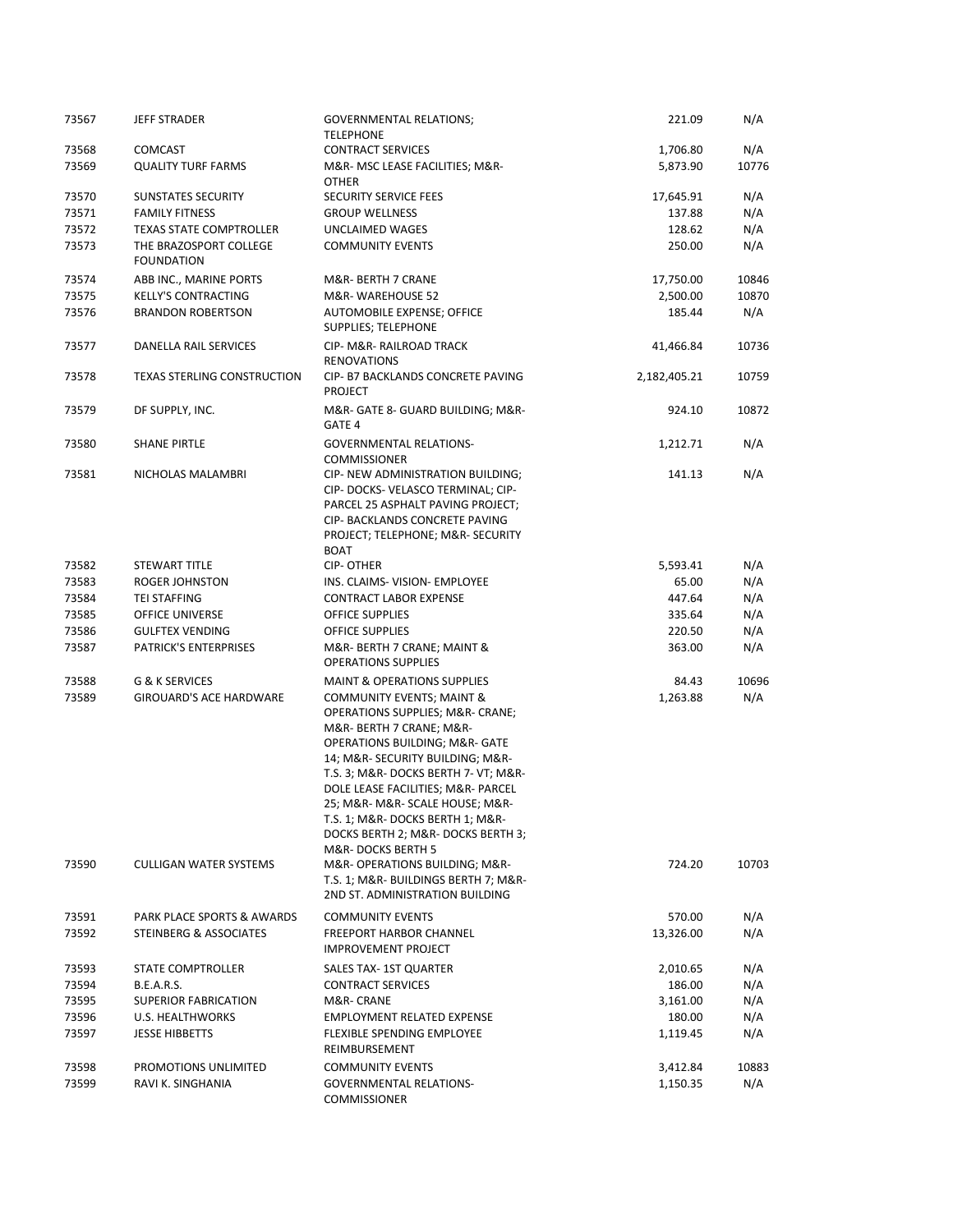| 73600          | <b>CENTER FOR PUBLIC</b><br>MANAGEMENT  | <b>TECHNICAL TRAINING</b>                                                                                                                                                                                     | 260.00         | N/A             |
|----------------|-----------------------------------------|---------------------------------------------------------------------------------------------------------------------------------------------------------------------------------------------------------------|----------------|-----------------|
| 73601          | <b>QUILL CORPORATION</b>                | OFFICE SUPPLIES                                                                                                                                                                                               | 795.59         | N/A             |
| 73602          | <b>GENTRY MOTOR PARTS</b>               | MAINT & OPERATIONS SUPPLIES; M&R-<br><b>VEHICLES; M&amp;R- OPERATIONS</b><br>BUILDING; M&R- CRANE; M&R-                                                                                                       | 8,372.07       | N/A             |
|                |                                         | TERMINAL OPERATIONS EQUIPMENT                                                                                                                                                                                 |                |                 |
| 73603          | ROYAL PURPLE                            | M&R- BERTH 7 CRANE                                                                                                                                                                                            | 460.00         | N/A             |
| 73604          | <b>MOFFATT &amp; NICHOL</b>             | CIP-DOCKS-INNER HARBOR BERTH<br><b>REPAIRS</b>                                                                                                                                                                | 4,162.50       | 10713           |
| 73605          | <b>SCOTT BROOKS</b>                     | <b>GOVERNMENTAL RELATIONS;</b><br>AUTOMOBILE EXPENSE; POSTAGE &<br><b>FREIGHT; TELEPHONE</b>                                                                                                                  | 221.91         | N/A             |
| 73606          | AIRGAS USA                              | <b>MAINT &amp; OPERATIONS SUPPLIES</b>                                                                                                                                                                        | 46.21          | N/A             |
| 73607          | <b>GLENN CARLSON</b>                    | <b>GOVERNMENTAL RELATIONS;</b><br><b>TELEPHONE</b>                                                                                                                                                            | 168.43         | N/A             |
| 73608          | <b>HARLAN ENTERPRISES</b>               | M&R- BERTH 7 CRANE                                                                                                                                                                                            | 480.00         | N/A             |
| 73609          | CANON SOLUTIONS AMERICA                 | M&R- OFFICE EQUIPMENT                                                                                                                                                                                         | 153.70         | N/A             |
| 73610          | PAUL F. RICHARDSON<br><b>ASSOCIATES</b> | CONSULTANT FEES- MASTERPLAN;<br><b>FREEPORT HARBOR CHANNEL</b><br><b>IMPROVEMENT PROJECT</b>                                                                                                                  | 129,320.79     | 10544;<br>10610 |
| 73611          | SUNSTATES SECURITY                      | <b>SECURITY SERVICE FEES</b>                                                                                                                                                                                  | 18,831.32      | N/A             |
| 73612          | MCDONOUGH ENGINEERING                   | <b>CIP- M&amp;R- RAILROAD TRACK</b><br>RENOVATIONS; M&R- PARCEL 25 MULTI<br>RAIL SPUR PROJECT                                                                                                                 | 22,960.36      | 10829;<br>10633 |
| 73613          | <b>BRANDON ROBERTSON</b>                | <b>OFFICE SUPPLIES</b>                                                                                                                                                                                        | 99.99          | N/A             |
| 73614          | <b>FREESE &amp; NICHOLS</b>             | CIP- PARCEL 14 RAIL DEVELOPMENT<br>PROJECT; CIP- PARCEL 14 III- ASPHALT<br>PAVING PROJECT; CIP- PARCEL 19<br>PHASE II- ASPHALT PAVING PROJECT                                                                 | 53,366.85      | 10847           |
| 73615          | <b>WELLS FARGO</b>                      | <b>EMPLOYMENT RELATED EXPENSE;</b><br><b>COMMERCIAL EVENTS;</b><br>SALES/PROMOTION TRAVEL;<br><b>GOVERNMENTAL RELATIONS;</b><br>TECHNICAL TRAINING; OFFICE<br>SUPPLIES; FURNITURE & EQUIPMENT                 | 9,197.27       | N/A             |
| 73616          | <b>EM-PRINT COMPANY</b>                 | PURCHASE < \$5,000.00; SAFETY VEST<br>SUPPLIES; SUBSCRIPTIONS; DUES &<br>MEMBERSHIPS- ENGINEERING<br>OFFICE SUPPLIES                                                                                          | 478.00         | N/A             |
| 73617          | <b>CITY OF FREEPORT</b>                 | WATER & GAS                                                                                                                                                                                                   | 215.71         | N/A             |
| 73618          | <b>CITY OF FREEPORT</b>                 | WATER & GAS                                                                                                                                                                                                   | 17,485.83      | N/A             |
| 73619          | <b>CITY OF FREEPORT</b>                 | WATER & GAS                                                                                                                                                                                                   | 72.21          | N/A             |
| 73620          | <b>CITY OF FREEPORT</b>                 | <b>WATER &amp; GAS</b>                                                                                                                                                                                        | 15.48          | N/A             |
| 73621          | <b>CITY OF FREEPORT</b>                 | WATER & GAS                                                                                                                                                                                                   | 15.48          | N/A             |
| 73622<br>73623 | <b>OFFICE UNIVERSE</b><br>FEDEX         | OFFICE SUPPLIES<br>CIP- NEW ADMINISTRATION BUILDING;<br>M&R-SECURITY BOAT; POSTAGE &<br><b>FREIGHT</b>                                                                                                        | 67.88<br>28.46 | N/A<br>N/A      |
| 73624          | <b>GULF COAST PAPER COMPANY</b>         | <b>OFFICE SUPPLIES</b>                                                                                                                                                                                        | 739.66         | N/A             |
| 73625          | <b>G&amp;K SERVICES</b>                 | MAINT & OPERATIONS SUPPLIES; M&R-<br>2ND ST ADMINISTRATION BUILDING                                                                                                                                           | 113.03         | 10696           |
| 73626          | LOCKWOOD, ANDREWS &<br>NEWNAM           | CIP-DOCKS-BERTH 5 MOORING<br><b>MODIFICATION PROJECT</b>                                                                                                                                                      | 23,432.55      | 10844           |
| 73627          | KILLUM PEST CONTROL                     | M&R-OPERATIONS BUILDING; M&R-<br>SCALE HOUSE; M&R- MAINTENANCE<br>BUILDING; M&R- GATE 4; M&R-<br>SECURITY BUILDING; M&R- T.S. 1; M&R-<br>T.S. COOL STORAGE FACILITY; M&R-T.S.<br>2; M&R- WH 51 OFFICE COMPLEX | 725.00         | 10757           |
| 73628          | BRAZOSPORT PLUMBING &<br><b>HEATING</b> | M&R-T.S. 2                                                                                                                                                                                                    | 170.96         | N/A             |
| 73629          | UNUM LIFE INSURANCE                     | <b>GROUP HEALTH &amp; RELATED INSURANCE</b>                                                                                                                                                                   | 745.05         | N/A             |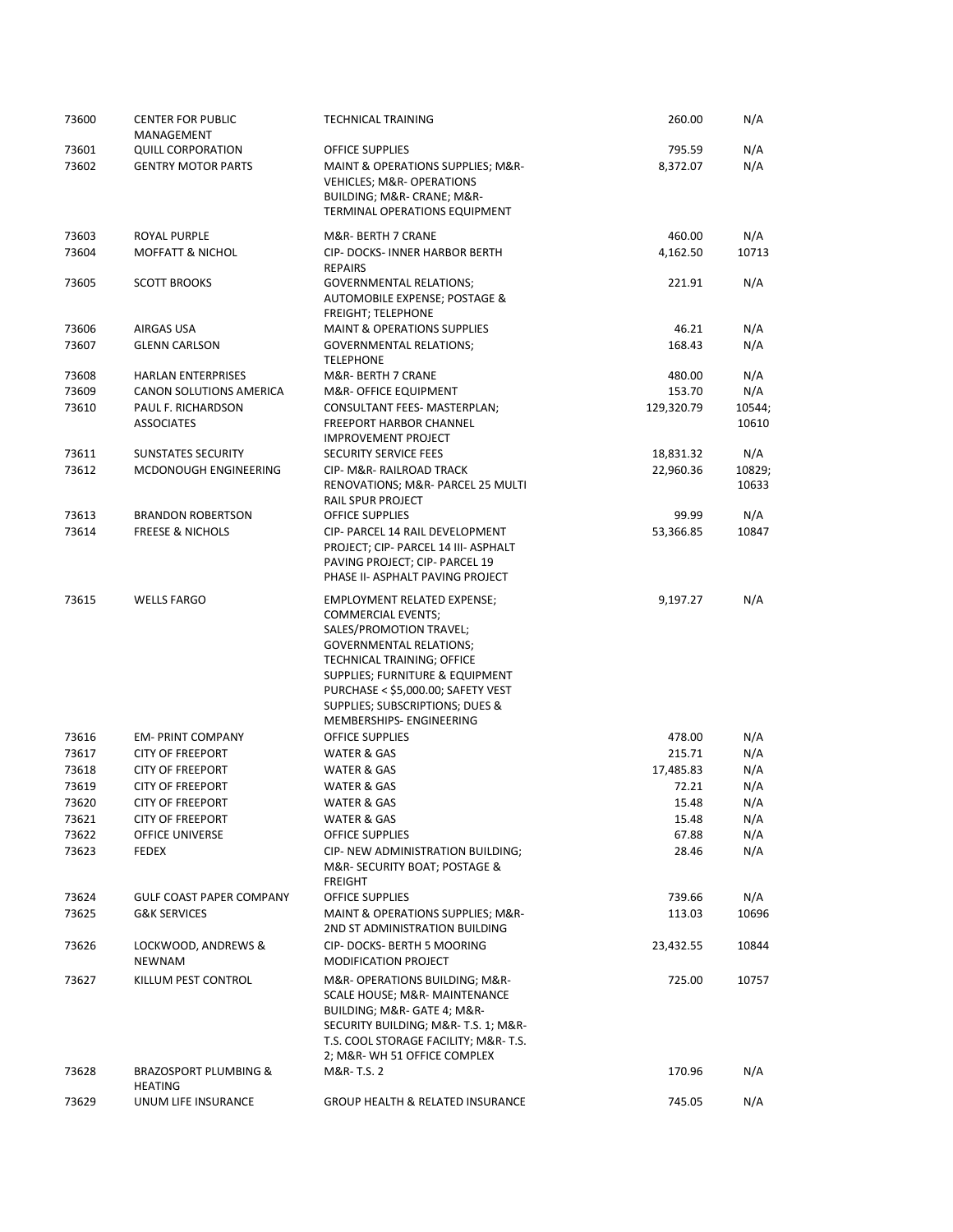| 73630 | <b>ART'S SIGN SERVICE</b>                       | <b>OFFICE SUPPLIES</b>                                                            | 200.00     | N/A   |
|-------|-------------------------------------------------|-----------------------------------------------------------------------------------|------------|-------|
| 73631 | 100 CLUB OF BRAZORIA COUNTY                     | COMMUNITY EVENTS- COMMISSIONER                                                    | 200.00     | N/A   |
| 73632 | AT&T                                            | <b>TELEPHONE</b>                                                                  | 129.70     | N/A   |
| 73633 | AT&T                                            | <b>TELEPHONE</b>                                                                  | 100.95     | N/A   |
| 73634 | PROMOTIONS UNLIMITED                            | <b>COMMUNITY EVENTS</b>                                                           | 745.00     | N/A   |
| 73635 | <b>COMCAST</b>                                  | <b>CONTRACT SERVICES</b>                                                          | 214.22     | N/A   |
| 73636 | THE LINCOLN NATIONAL LIFE                       | <b>GROUP HEALTH &amp; RELATED INSURANCE</b>                                       | 658.75     | N/A   |
| 73637 | <b>BEN WESTERLIN</b>                            | FLEXIBLE SPENDING EMPLOYEE                                                        | 105.40     | N/A   |
|       |                                                 | REIMBURSEMENT                                                                     |            |       |
| 73638 | <b>QUILL CORPORATION</b>                        | <b>OFFICE SUPPLIES</b>                                                            | 232.74     | N/A   |
| 73639 | <b>DARLENE WINKLER</b>                          | <b>COMMUNITY EVENTS; OFFICE SUPPLIES</b>                                          | 2,752.06   | N/A   |
| 73640 | AT&T                                            | <b>TELEPHONE</b>                                                                  | 449.64     | N/A   |
| 73641 | VICKI L. SMITH                                  | FLEXIBLE SPENDING EMPLOYEE                                                        | 98.04      | N/A   |
|       |                                                 | REIMBURSEMENT                                                                     |            |       |
| 73642 | <b>DETAIL PRODUCTS</b>                          | <b>OFFICE SUPPLIES</b>                                                            | 36.17      | N/A   |
| 73643 | TRIPLE B SERVICES                               | CIP- DOCKS- VELASCO TERMINAL                                                      | 910,504.95 | 10735 |
| 73644 | <b>GREATER 288 PARTNERSHIP</b>                  | <b>GOVERNMENTAL RELATIONS-</b><br><b>COMMISSIONER</b>                             | 35.00      | N/A   |
| 73645 | AT&T                                            | <b>TELEPHONE</b>                                                                  | 277.71     | N/A   |
| 73646 | EL POTRILLO TEX-MEX FOOD                        | <b>COMMUNITY EVENTS</b>                                                           | 600.00     | N/A   |
| 73647 | <b>HARLAN ENTERPRISES</b>                       | M&R- BERTH 7 CRANE                                                                | 330.00     | N/A   |
| 73648 | PITNEY BOWES GLOBAL<br><b>FINANCIAL SERVICE</b> | POSTAGE & FREIGHT                                                                 | 270.00     | N/A   |
| 73649 | SUBURBAN PROPANE                                | <b>FUEL/OIL- GENERAL</b>                                                          | 255.12     | N/A   |
| 73650 | WILLIAM G. FOX                                  | SALES/PROMOTION TRAVEL                                                            | 252.67     | N/A   |
| 73651 | <b>SUNSTATES SECURITY</b>                       | <b>SECURITY SERVICE FEES</b>                                                      | 36,925.01  | N/A   |
| 73652 | FMF INCORPORATED                                | <b>CONTRACT LABOR EXPENSE</b>                                                     | 6,400.00   | 10895 |
| 73653 | <b>U.S. COAST GUARD- CIVIL</b>                  | <b>SUNSTATES SECURITY- FINE</b>                                                   | 3,000.00   | N/A   |
| 73654 | PENALTIES<br><b>SCHINDLER ELEVATOR</b>          | M&R-SECURITY BUILDING                                                             | 643.68     | N/A   |
|       | CORPORATION                                     |                                                                                   |            |       |
| 73655 | <b>BUCHANAN HOUSEMOVING</b>                     | M&R-BUILDINGS BERTH 7; CIP-B7<br>BACKLANDS CONCRETE DEVELOPMENT<br><b>PROJECT</b> | 5,962.17   | 10882 |
| 73656 | SHEY- HARDING ASSOCIATES                        | <b>EMPLOYMENT RELATED EXPENSE</b>                                                 | 8,500.00   | 10887 |
| 73657 | <b>CRAWFORD ELECTRIC SUPPLY</b>                 | M&R- SECURITY BOAT; MAINT &                                                       | 999.68     | N/A   |
|       |                                                 | OPERATIONS SUPPLIES; M&R- PARCEL<br>25                                            |            |       |
| 73658 | LOWER BRAZOS RIVER COALITION                    | COMMUNITY EVENTS- COMMISSIONER                                                    | 20.00      | N/A   |
| 73659 | <b>CENTERPOINT ENERGY</b>                       | CIP- OTHER- ELECTRICAL DISTRIBUTION<br><b>HARDENING PROJECT</b>                   | 1,631.37   | N/A   |
| 73660 | <b>STEWART TITLE</b>                            | <b>CIP-OTHER</b>                                                                  | 66,928.95  | N/A   |
| 73661 | <b>THOMAS PERRYMAN</b>                          | COMMISSION FEES- MAY 2015                                                         | 865.00     | N/A   |
| 50281 | RAVI K. SINGHANIA                               | COMMISSION FEES- MAY 2015                                                         | 665.00     | N/A   |
| 50282 | BILL J. TERRY                                   | COMMISSION FEES- MAY 2015                                                         | 865.00     | N/A   |
| 50283 | PAUL A. KRESTA                                  | COMMISSION FEES- MAY 2015                                                         | 895.00     | N/A   |
| 50284 | JOHN HOSS                                       | COMMISSION FEES- MAY 2015                                                         | 920.00     | N/A   |
| 50285 | <b>SHANE PIRTLE</b>                             | <b>COMMISSION FEES- MAY 2015</b>                                                  | 865.00     | N/A   |
| 73662 | <b>CITY OF FREEPORT</b>                         | <b>LEASE EXPENSE</b>                                                              | 10,000.00  | N/A   |
| 73663 | <b>TEI STAFFING</b>                             | <b>CONTRACT LABOR EXPENSE</b>                                                     | 659.68     | N/A   |
| 73664 | <b>GULFTEX VENDING</b>                          | OFFICE SUPPLIES                                                                   | 93.80      | N/A   |
| 73665 | <b>FEDEX</b>                                    | POSTAGE & FREIGHT; M&R-T.S. 2                                                     | 39.25      | N/A   |
| 73666 | <b>MARY CAMPUS</b>                              | <b>FLEXIBLE SPENDING EMPLOYEE</b>                                                 | 1,228.51   | N/A   |
|       |                                                 | REIMBURSEMENT                                                                     |            |       |
| 73667 | MIKE WILSON                                     | <b>FLEXIBLE SPENDING EMPLOYEE</b><br>REIMBURSEMENT                                | 78.11      | N/A   |
| 73668 | DONNIE JOE EVANS                                | <b>TELEPHONE</b>                                                                  | 75.00      | N/A   |
| 73669 | DAVID LOPEZ                                     | <b>TELEPHONE</b>                                                                  | 45.00      | N/A   |
| 73670 | CONSTANTINO MARTINEZ                            | <b>TELEPHONE</b>                                                                  | 45.00      | N/A   |
| 73671 | <b>NANCY STEPHENS</b>                           | <b>TELEPHONE</b>                                                                  | 50.00      | N/A   |
| 73672 | PC CARE                                         | <b>CONTRACT SERVICES</b>                                                          | 339.90     | N/A   |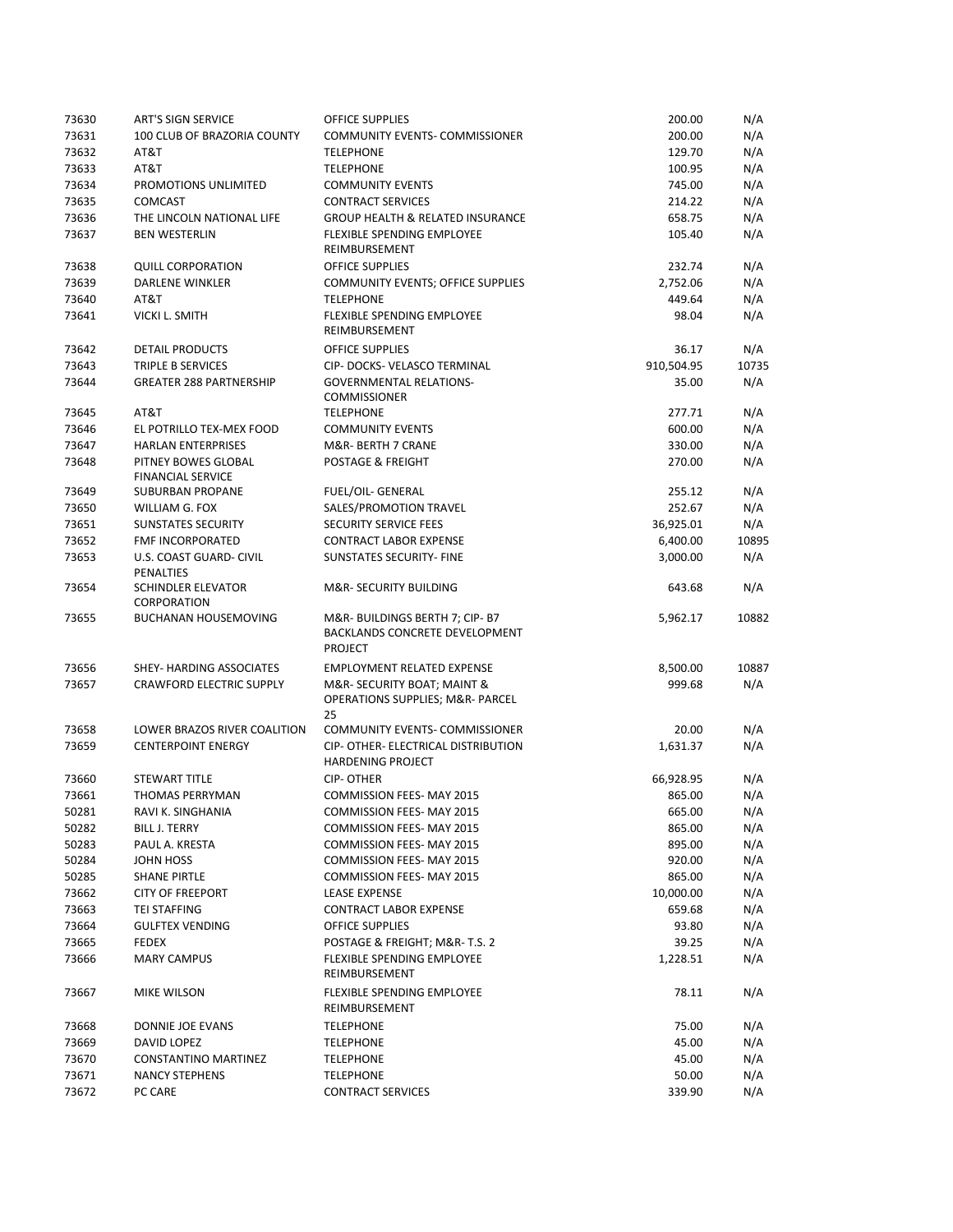| 73673          | <b>G&amp;K SERVICES</b>                       | M&R- SECURITY BUILDING; MAINT &<br><b>OPERATIONS SUPPLIES</b>                                                                                                                                                                                                                                                                                                                                         | 273.57             | 10696      |
|----------------|-----------------------------------------------|-------------------------------------------------------------------------------------------------------------------------------------------------------------------------------------------------------------------------------------------------------------------------------------------------------------------------------------------------------------------------------------------------------|--------------------|------------|
| 73674          | BLUELINE SHOP AND COPY<br><b>CENTER</b>       | <b>COMMUNITY EVENTS</b>                                                                                                                                                                                                                                                                                                                                                                               | 396.50             | N/A        |
| 73675          | <b>GIROUARD'S ACE HARDWARE</b>                | <b>MAINT &amp; OPERATIONS SUPPLIES;</b><br>OFFICE SUPPLIES; M&R-TERMINAL<br><b>OPERATIONS EQUIPMENT; M&amp;R-</b><br>CRANE; M&R-VEHICLES M&R-<br>OPERATIONS BUILDING; M&R- GATE 8-<br>GUARD BUILDING; M&R- GATE 4; M&R-<br><b>BUILDINGS BERTH 7; M&amp;R- DOCKS</b><br>BERTH 1; M&R- DOCKS BERTH 2; M&R-<br>DOCKS BERTH 3; M&R- DOCKS BERTH 5;<br>M&R-DOCKS BERTH 7- VT; M&R-<br><b>SECURITY BOAT</b> | 755.20             | N/A        |
| 73676          | <b>GRAYBAR ELECTRIC</b>                       | M&R-SECURITY BOAT; MAINT &<br>OPERATIONS SUPPLIES; M&R- BERTH 7<br>CRANE; M&R- BUILDINGS BERTH 7                                                                                                                                                                                                                                                                                                      | 1,288.38           | N/A        |
| 73677          | PLANTATION HOUSE                              | COMMUNITY EVENTS; OFFICE SUPPLIES                                                                                                                                                                                                                                                                                                                                                                     | 70.96              | N/A        |
| 73678          | <b>BRAZOSPORT ROTARY CLUB</b>                 | DUES & MEMBERSHIP FEES-<br><b>ADMINISTRATION</b>                                                                                                                                                                                                                                                                                                                                                      | 66.00              | N/A        |
| 73679          | <b>KLEIN SYSTEMS</b>                          | M&R- OFFICE EQUIPMENT                                                                                                                                                                                                                                                                                                                                                                                 | 1,447.04           | N/A        |
| 73680          | <b>EVCO INDUSTRIAL HARDWARE</b>               | M&R- PARCEL 25; M&R- BERTH 7<br><b>CRANE</b>                                                                                                                                                                                                                                                                                                                                                          | 592.16             | N/A        |
| 73681          | <b>OZARKA</b>                                 | OFFICE SUPPLIES                                                                                                                                                                                                                                                                                                                                                                                       | 195.44             | N/A        |
| 73682          | <b>HAGEMEYER NORTH AMERICA</b>                | <b>FURNITURE &amp; EQUIPMENT PURCHASE</b><br>$<$ \$5,000                                                                                                                                                                                                                                                                                                                                              | 32.75              | N/A        |
| 73683          | J.A. OF BRAZORIA COUNTY                       | <b>COMMUNITY EVENTS</b>                                                                                                                                                                                                                                                                                                                                                                               | 620.00             | N/A        |
| 73684          | ASSURANT EMPLOYEE BENEFITS                    | <b>GROUP DENTAL INSURANCE</b>                                                                                                                                                                                                                                                                                                                                                                         | 3,023.39           | N/A        |
| 73685          | U.S. HEALTHWORKS                              | <b>EMPLOYMENT RELATED EXPENSE</b>                                                                                                                                                                                                                                                                                                                                                                     | 57.00              | N/A        |
| 73686          | <b>MARVIN HOOSER</b>                          | <b>TELEPHONE</b>                                                                                                                                                                                                                                                                                                                                                                                      | 45.00              | N/A        |
| 73687<br>73688 | PROMOTIONS UNLIMITED<br>HONEYBAKED HAM & CAFÉ | <b>COMMUNITY EVENTS</b><br><b>GOVERNMENTAL RELATIONS-</b><br><b>COMMISSIONER</b>                                                                                                                                                                                                                                                                                                                      | 651.00<br>238.20   | N/A<br>N/A |
| 73689          | DATA VOX, INC.                                | OFFICE EQUIPMENT                                                                                                                                                                                                                                                                                                                                                                                      | 26,976.38          | 10871      |
| 73690          | <b>COMCAST</b>                                | <b>CONTRACT SERVICES</b>                                                                                                                                                                                                                                                                                                                                                                              | 149.76             | N/A        |
| 73691          | AT&T                                          | <b>TELEPHONE</b>                                                                                                                                                                                                                                                                                                                                                                                      | 466.83             | N/A        |
| 73692          | <b>TERRACON CONSULTANTS</b>                   | M&R-SECURITY BOAT                                                                                                                                                                                                                                                                                                                                                                                     | 700.00             | 10891      |
| 73693          | <b>BEN WESTERLIN</b>                          | <b>FLEXIBLE SPENDING EMPLOYEE</b><br>REIMBURSEMENT                                                                                                                                                                                                                                                                                                                                                    | 76.06              | N/A        |
| 73694          | <b>QUILL CORPORATION</b>                      | <b>OFFICE SUPPLIES</b>                                                                                                                                                                                                                                                                                                                                                                                | 31.43              | N/A        |
| 73695          | <b>RANDY APARICIO</b>                         | <b>TELEPHONE</b>                                                                                                                                                                                                                                                                                                                                                                                      | 45.00              | N/A        |
| 73696          | SUN LIFE & HEALTH INSURANCE                   | <b>GROUP HEALTH &amp; RELATED INSURANCE</b>                                                                                                                                                                                                                                                                                                                                                           | 874.49             | N/A        |
| 73697          | VICKI L. SMITH                                | FLEXIBLE SPENDING EMPLOYEE<br>REIMBURSEMENT                                                                                                                                                                                                                                                                                                                                                           | 424.24             | N/A        |
| 73698          | DETAIL PRODUCTS                               | OFFICE SUPPLIES; COMMUNITY EVENTS                                                                                                                                                                                                                                                                                                                                                                     | 1,958.26           | N/A        |
| 73699          | AAA ASPHALT PAVING, INC.                      | CIP- PARCEL 25 ASPHALT PAVING<br><b>PROJECT</b>                                                                                                                                                                                                                                                                                                                                                       | 1,048,515.43       | 10826      |
| 73700          | NIDEC AVTRON AUTOMATION<br>CORPORATION        | M&R- CRANE                                                                                                                                                                                                                                                                                                                                                                                            | 1,593.00           | N/A        |
| 73701          | CRAIN, CATON & JAMES                          | LEGAL FEES                                                                                                                                                                                                                                                                                                                                                                                            | 1,845.00           | N/A        |
| 73702          | <b>MOFFATT &amp; NICHOL</b>                   | CIP-DOCKS-VELASCO TERMINAL                                                                                                                                                                                                                                                                                                                                                                            | 124,620.08         | 10725      |
| 73703<br>73704 | RELIANT<br><b>SCOTT BROOKS</b>                | <b>ELECTRICITY</b><br>INS. CLAIMS- VISION- EMPLOYEE                                                                                                                                                                                                                                                                                                                                                   | 6,620.60<br>265.00 | N/A<br>N/A |
| 73705          | BLUECROSS BLUESHIELD OF                       | GROUP HEALTH & RELATED INSURANCE                                                                                                                                                                                                                                                                                                                                                                      |                    | N/A        |
| 73706          | TEXAS<br>AIRGAS USA                           | MAINT & OPERATIONS SUPPLIES; M&R-                                                                                                                                                                                                                                                                                                                                                                     | 36,396.59<br>78.68 | N/A        |
|                |                                               | CRANE                                                                                                                                                                                                                                                                                                                                                                                                 |                    |            |
| 73707          | MAURO & CORDOBA                               | LEGAL FEES                                                                                                                                                                                                                                                                                                                                                                                            | 7,236.00           | N/A        |
| 73708          | <b>MAURO &amp; CORDOBA</b>                    | LEGAL FEES                                                                                                                                                                                                                                                                                                                                                                                            | 1,446.34           | N/A        |
| 73709          | <b>MAURO &amp; CORDOBA</b>                    | LEGAL FEES                                                                                                                                                                                                                                                                                                                                                                                            | 2,620.48           | N/A        |
| 73710          | MAURO & CORDOBA                               | <b>LEGAL FEES</b>                                                                                                                                                                                                                                                                                                                                                                                     | 1,206.00           | N/A        |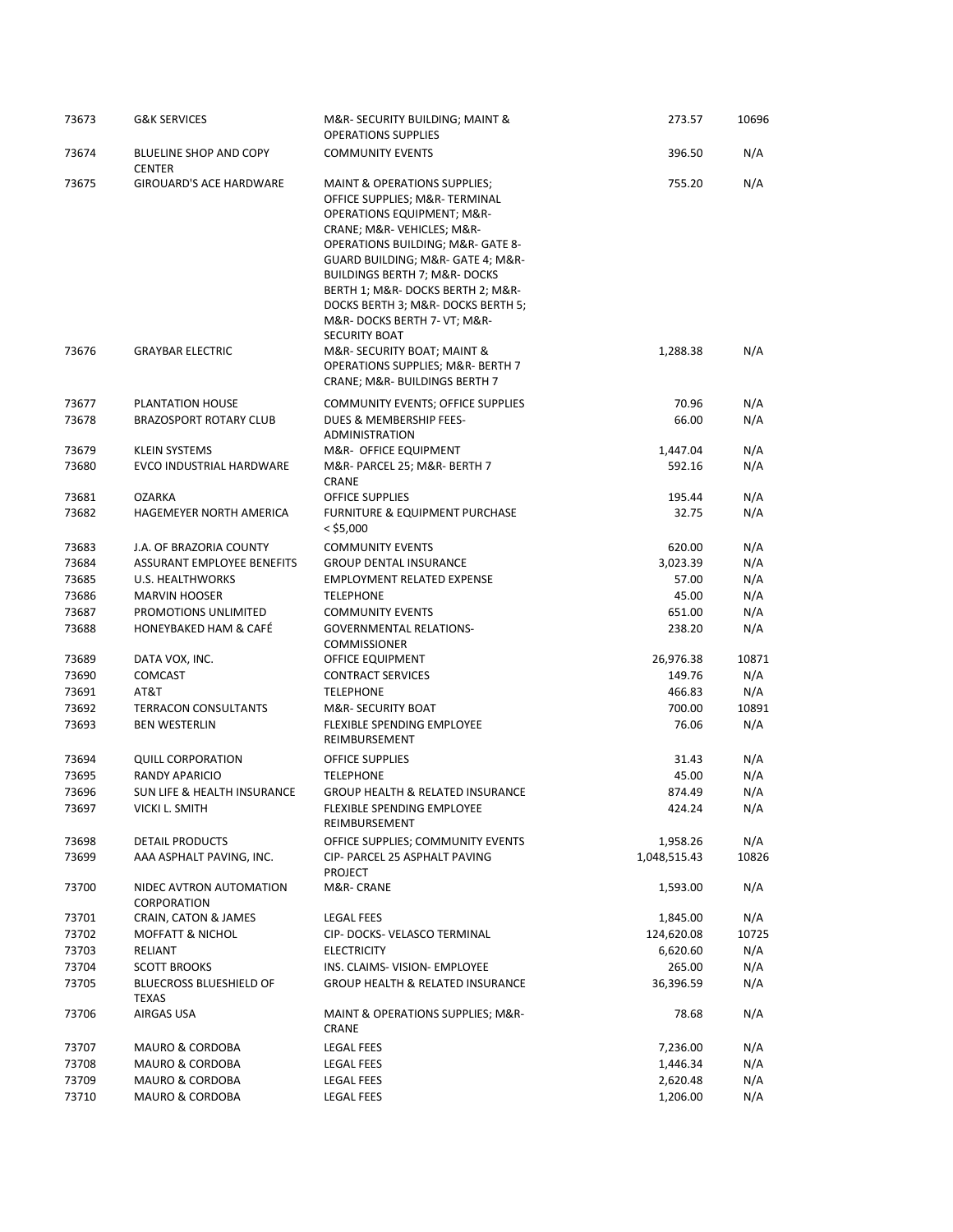| 73711 | <b>MAURO &amp; CORDOBA</b>         | <b>LEGAL FEES</b>                                                                                                                                                                                  | 157.50     | N/A             |
|-------|------------------------------------|----------------------------------------------------------------------------------------------------------------------------------------------------------------------------------------------------|------------|-----------------|
| 73712 | <b>MAURO &amp; CORDOBA</b>         | <b>LEGAL FEES</b>                                                                                                                                                                                  | 135.00     | N/A             |
| 73713 | <b>SWISHER &amp; SWISHER</b>       | M&R-OTHER                                                                                                                                                                                          | 660.00     | 10896           |
| 73714 | WILLIAM G. FOX                     | SALES/PROMOTION TRAVEL                                                                                                                                                                             | 110.96     | N/A             |
| 73715 | <b>COMFORT SUITES</b>              | <b>EMPLOYMENT RELATED EXPENSE;</b><br><b>FREEPORT HARBOR CHANNEL</b><br><b>IMPROVEMENT PROJECT</b>                                                                                                 | 2,944.60   | N/A             |
| 73716 | LJA ENGINEERING                    | CIP- DOCKS- VELASCO TERMINAL                                                                                                                                                                       | 36,587.76  | 10615           |
| 73717 | <b>SUNSTATES SECURITY</b>          | <b>SECURITY SERVICE FEES</b>                                                                                                                                                                       | 18,208.13  | N/A             |
| 73718 | <b>BROWN &amp; GAY ENGINEERING</b> | CIP- B7 BACKLANDS CONCRETE PAVING<br><b>PROJECT</b>                                                                                                                                                | 25,244.31  | 10709           |
| 73719 | <b>FAMILY FITNESS</b>              | <b>GROUP WELLNESS</b>                                                                                                                                                                              | 137.88     | N/A             |
| 73720 | <b>BRIDGE BAIT</b>                 | <b>COMMUNITY EVENTS</b>                                                                                                                                                                            | 1,128.00   | 10905           |
| 73721 | <b>SERVICE RADIO</b>               | M&R-SECURITY EQUIPMENT;<br>FURNITURE & EQUIPMENT PURCHASE <<br>\$5,000.00                                                                                                                          | 6,355.88   | 10875;<br>10886 |
| 73722 | <b>AUDREY FULLER</b>               | <b>TELEPHONE</b>                                                                                                                                                                                   | 45.00      | N/A             |
| 73723 | NICHOLAS MALAMBRI                  | CIP- NEW ADMINISTRATION BUILDING;<br>CIP- DOCKS- VELASCO TERMINAL; CIP-<br>PARCEL 25 ASPHALT PAVING PROJECT;<br>CIP- BACKLANDS CONCRETE PAVING<br>PROJECT; TELEPHONE; M&R- SECURITY<br><b>BOAT</b> | 188.55     | N/A             |
| 73724 | <b>STERLING STRUCTURES</b>         | <b>CIP- NEW ADMINISTRATION BUILDING</b>                                                                                                                                                            | 338,555.77 | 10837           |
| 73725 | <b>DONALD MULLETT</b>              | <b>TELEPHONE</b>                                                                                                                                                                                   | 75.00      | N/A             |
| 73726 | <b>CECIL BOOTH</b>                 | INS. CLAIMS- VISION- DEPENDENT                                                                                                                                                                     | 218.00     | N/A             |
| 73727 | <b>FREESE &amp; NICHOLS</b>        | CIP- PARCEL 14 RAIL DEVELOPMENT<br>PROJECT; CIP- PARCEL 14 PHASE III-<br>ASPHALT PAVING PROJECT; CIP- PARCEL<br>19 PHASE II- ASPHALT PAVING PROJECT                                                | 142,585.75 | 10847           |
| 73728 | HDR, INC.                          | <b>BERTH 2 FLOODWALL MODIFICATION</b><br><b>PROJECT</b>                                                                                                                                            | 13,688.22  | 10852           |
| 73729 | MIMECAST NORTH AMERICA             | <b>CONTRACT SERVICES</b>                                                                                                                                                                           | 155.75     | N/A             |
| 73730 | <b>CRAWFORD ELECTRIC SUPPLY</b>    | M&R-T.S. SPRINKLER SYSTEM                                                                                                                                                                          | 153.41     | N/A             |
| 73731 | YESENIA G. ALANIS                  | <b>COMMUNITY EVENTS</b>                                                                                                                                                                            | 175.00     | N/A             |
| 73732 | <b>JUANITA CARDOZO</b>             | <b>COMMUNITY EVENTS</b>                                                                                                                                                                            | 175.00     | N/A             |
| 73733 | <b>KRISTY LYNN MERCADO</b>         | <b>COMMUNITY EVENTS</b>                                                                                                                                                                            | 175.00     | N/A             |
| 73734 | SETH WILLIAMS                      | <b>TELEPHONE</b>                                                                                                                                                                                   | 45.60      | N/A             |
| 73735 | <b>DIANNA KILE</b>                 | <b>EMPLOYMENT RELATED EXPENSE;</b><br><b>COMMERCIAL EVENTS;</b><br><b>GOVERNMENTAL RELATIONS;</b><br>COMMUNITY EVENTS; TECHNICAL<br><b>TRAINING</b>                                                | 788.48     | N/A             |

### PORT FREEPORT OPERATIONS ACCOUNT EXPENDITURES

|          |    |     |         |        | Purchase |
|----------|----|-----|---------|--------|----------|
| Document |    |     |         |        | Order    |
| No.      | To | For | Account | Amount | Number   |
| N/A      |    |     |         |        |          |

## PORT FREEPORT WIRE TRANSFERS

|          |                          |                               |                   |            | Purchase |
|----------|--------------------------|-------------------------------|-------------------|------------|----------|
| Document |                          |                               |                   |            | Order    |
| No.      | To                       | For                           | Account           | Amount     | Number   |
| 5018     | TEXAS GULF BANK ACCOUNTS | TRANSFER FOR ACCOUNTS PAYABLE | <b>TEXAS GULF</b> | 391,870.22 | NA       |
|          | PAYABLE                  |                               | <b>BANK PORT</b>  |            |          |
|          |                          |                               | <b>OPERATIONS</b> |            |          |
|          |                          |                               | <b>ACCOUNT</b>    |            |          |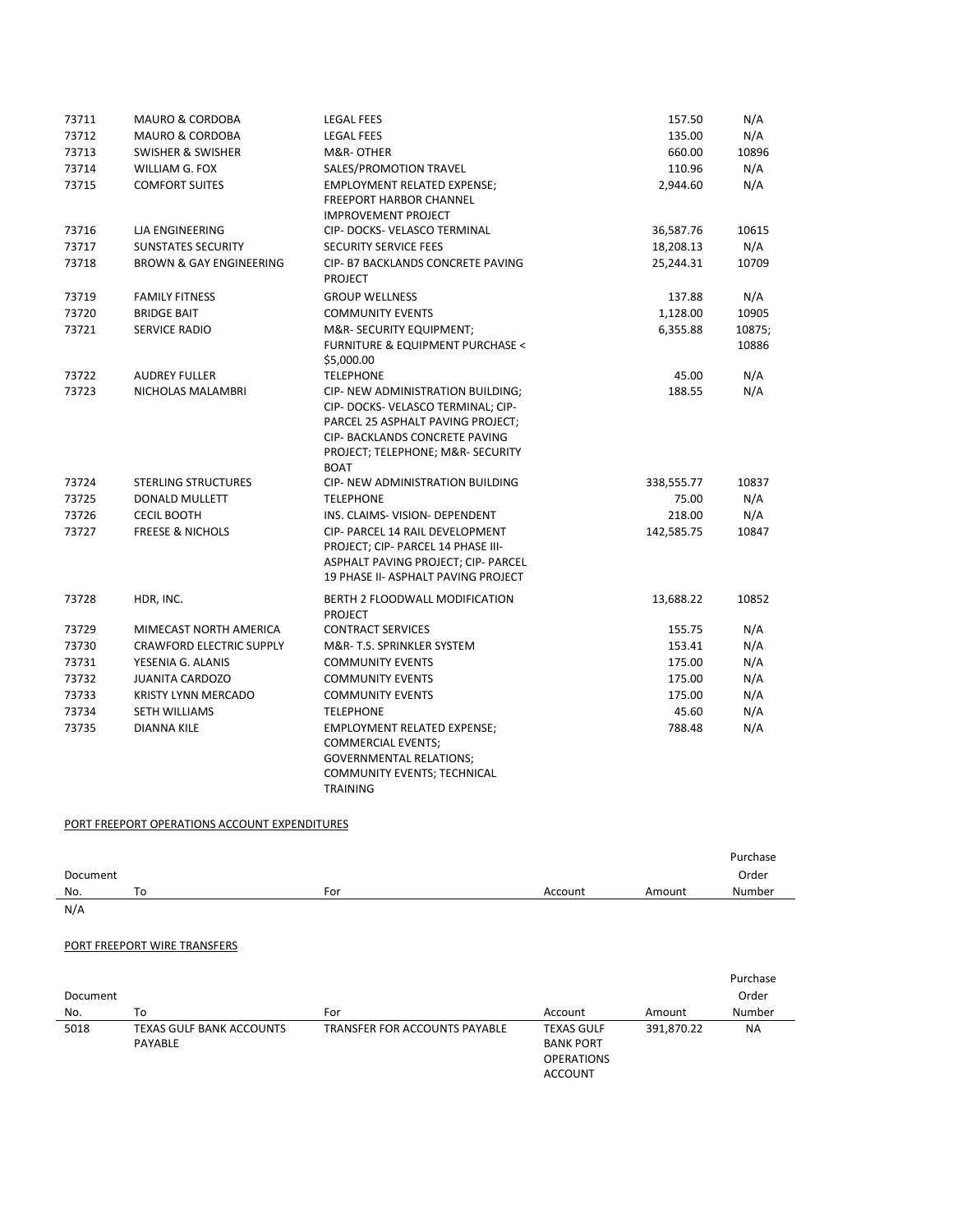| 5019 | <b>TEXAS GULF BANK PORT</b><br>OPERATIONS ACCOUNT  | TRANSFER FOR ACCOUNTS PAYABLE                                 | <b>TEXPOOL</b><br><b>PORT</b><br><b>OPERATIONS</b>                                             | 4,000,000.00 | ΝA        |
|------|----------------------------------------------------|---------------------------------------------------------------|------------------------------------------------------------------------------------------------|--------------|-----------|
| 5020 | TEXPOOL I&S 2006 SERIES                            | <b>TRANSFER TO I&amp;S</b>                                    | <b>ACCOUNT</b><br><b>TEXAS GULF</b><br><b>BANK PORT</b><br><b>OPERATIONS</b><br><b>ACCOUNT</b> | 29,344.19    | NA        |
| 5021 | <b>TEXPOOL 2013A SERIES DEBT</b><br><b>SERVICE</b> | TRANSFER TO 2013A SENIOR LIEN<br><b>SERVICE FUND</b>          | <b>TEXPOOL</b><br><b>PORT</b><br><b>OPERATIONS</b><br><b>ACCOUNT</b>                           | 231,926.00   | NA        |
| 5022 | <b>TEXPOOL CAPITAL NOTE DEBT</b><br><b>SERVICE</b> | TRANSFER TO CAPITAL LEASE FOR NOTE<br>PAYABLE                 | <b>TEXPOOL</b><br><b>PORT</b><br><b>OPERATIONS</b><br><b>ACCOUNT</b>                           | 132,911.70   | NA        |
| 5023 | <b>TEXAS GULF BANK ACCOUNTS</b><br>PAYABLE         | TRANSFER FOR ACCOUNTS PAYABLE                                 | <b>TEXAS GULF</b><br><b>BANK PORT</b><br><b>OPERATIONS</b><br><b>ACCOUNT</b>                   | 1,088,963.73 | ΝA        |
| 5024 | <b>TEXAS GULF BANK ACCOUNTS</b><br>PAYABLE         | <b>TRANSFER FOR ACCOUNTS PAYABLE</b>                          | <b>TEXAS GULF</b><br><b>BANK PORT</b><br><b>OPERATIONS</b><br><b>ACCOUNT</b>                   | 2,306,091.09 | <b>NA</b> |
| 5025 | <b>TEXAS GULF BANK PAYROLL</b><br><b>ACCOUNT</b>   | TRANSFER FOR PAYROLL 4/16/2015                                | <b>TEXAS GULF</b><br><b>BANK PORT</b><br><b>OPERATIONS</b><br><b>ACCOUNT</b>                   | 109,695.07   | <b>NA</b> |
| 5026 | <b>TEXAS GULF BANK ACCOUNTS</b><br>PAYABLE         | TRANSFER FOR ACCOUNTS PAYABLE                                 | <b>TEXAS GULF</b><br><b>BANK PORT</b><br><b>OPERATIONS</b><br><b>ACCOUNT</b>                   | 275,267.55   | <b>NA</b> |
| 5027 | <b>TEXAS GULF BANK PORT</b><br>OPERATIONS ACCOUNT  | TRANSFER FOR ACCOUNTS PAYABLE                                 | <b>TEXPOOL</b><br><b>PORT</b><br><b>OPERATIONS</b><br><b>ACCOUNT</b>                           | 1,000,000.00 | ΝA        |
| 5029 | <b>TEXAS GULF BANK ACCOUNTS</b><br>PAYABLE         | TRANSFER FOR ACCOUNTS PAYABLE                                 | <b>TEXAS GULF</b><br><b>BANK PORT</b><br><b>OPERATIONS</b><br><b>ACCOUNT</b>                   | 1,038,611.23 | NA        |
| 5030 | <b>BANK OF AMERICA</b>                             | SENIOR LIEN REVENUE NOTE 2013B<br><b>DEBT SERVICE PAYMENT</b> | <b>TEXAS GULF</b><br><b>BANK PORT</b><br><b>OPERATIONS</b><br><b>ACCOUNT</b>                   | 4,215.39     | ΝA        |
| 5031 | <b>TEXAS GULF BANK ACCOUNTS</b><br><b>PAYABLE</b>  | TRANSFER FOR ACCOUNTS PAYABLE                                 | <b>TEXAS GULF</b><br><b>BANK PORT</b><br><b>OPERATIONS</b><br><b>ACCOUNT</b>                   | 68,560.32    | NA        |
| 5032 | <b>TEXAS GULF BANK PAYROLL</b><br><b>ACCOUNT</b>   | TRANSFER FOR PAYROLL 4/30/2015                                | <b>TEXAS GULF</b><br><b>BANK PORT</b><br><b>OPERATIONS</b><br><b>ACCOUNT</b>                   | 114,495.26   | NA        |
| 5033 | <b>TEXAS GULF BANK PORT</b><br>OPERATIONS ACCOUNT  | TRANSFER FOR ACCOUNTS PAYABLE                                 | <b>TEXPOOL</b><br><b>PORT</b><br><b>OPERATIONS</b><br><b>ACCOUNT</b>                           | 1,500,000.00 | NA        |
| 5034 | <b>TEXAS GULF BANK ACCOUNTS</b><br>PAYABLE         | TRANSFER FOR ACCOUNTS PAYABLE                                 | <b>TEXAS GULF</b><br><b>BANK PORT</b><br><b>OPERATIONS</b><br><b>ACCOUNT</b>                   | 1,876,112.04 | NA        |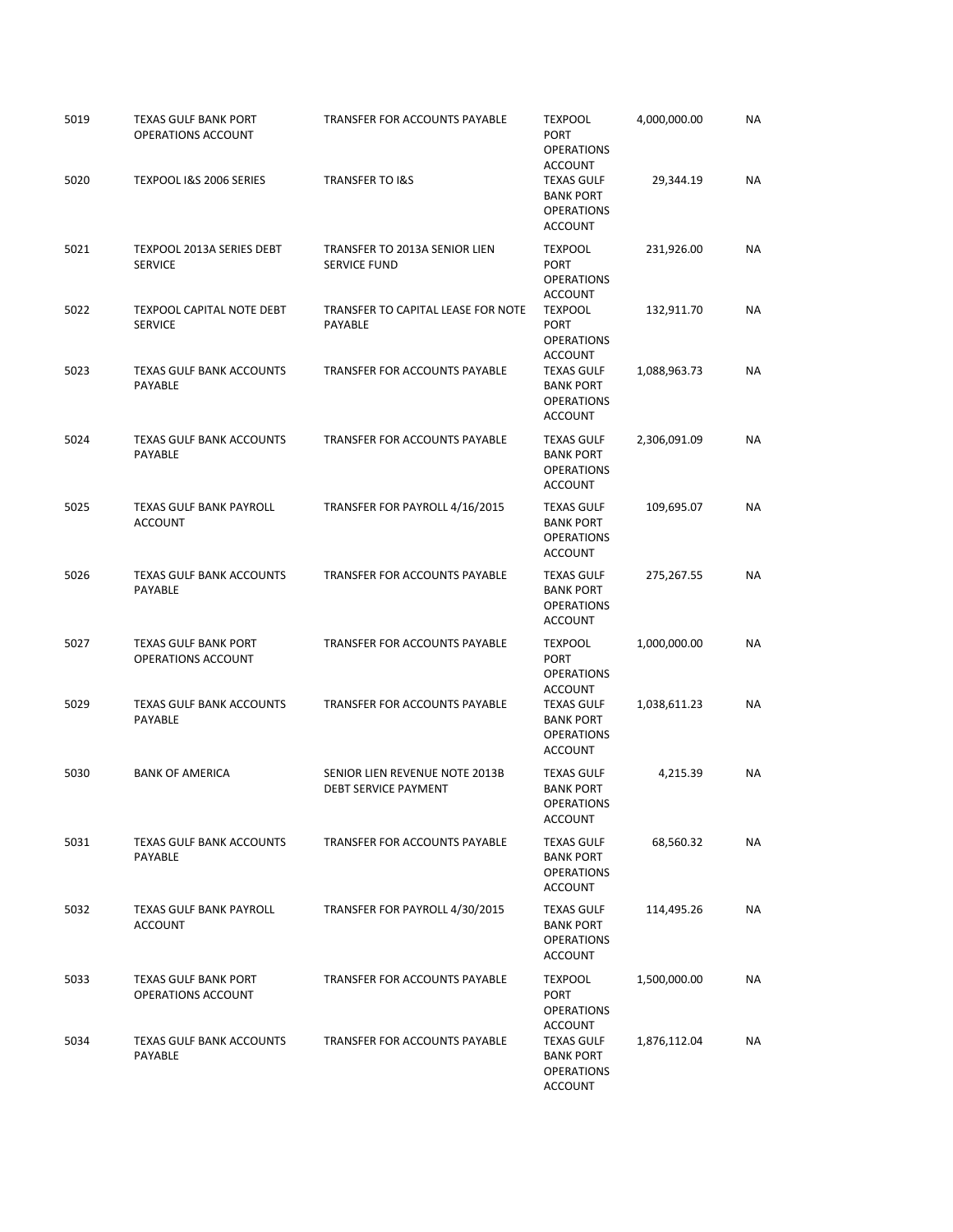### PORT FREEPORT PAYROLL ACCOUNT EXPENDITURES

|                  |           |            | Purchase |
|------------------|-----------|------------|----------|
|                  |           |            | Order    |
| Description/Date |           | Amount     | Number   |
|                  |           |            |          |
| <b>ADP</b>       | 4/2/2015  | 109,355.93 | N/A      |
| ADP              | 4/16/2015 | 106,816.05 | N/A      |
| ADP              | 4/30/2015 | 108,072.24 | N/A      |

A motion was made by Commissioner Kresta to approve the disbursements. The motion was seconded by Commissioner Terry with all Commissioners present voting in favor of the motion.

- 6. Reports from Executive Staff & Commissioners:
	- A. Receive report from Executive Port Director/CEO on activities and matters related to administrative affairs. Port tenant updates, USCOE, rail issues, AAPA Committees, leases, contracts, upcoming Port and civic events and other related administrative affairs.

Mr. Carlson thanked Commissioner Perryman for his 24 years of service. Additionally, he reported on continued preparations for Hoegh and noted that GM is expected to begin delivery June 15. He also updated the Board on the harbor maintenance tax, Berth 7 concrete project and the GRR which is still awaiting signature by the Assistant Secretary of Army. Mr. Carlson also announced Darlene Winkler's promotion to Supervisor of Marketing & Communications, Lauren Tielke will be moving to Operations as Customer Service Coordinator and Abbey Johnson will be moving to Marketing Specialist.

B. Receive report from Chief Financial Officer on monthly activity and matters related to financial results, investments, insurance, leases, real property matters and other related administrative affairs.

Mr. Strader gave a brief presentation of monthly finances to the Board.

C. Receive report from Director of Engineering on activities and matters related to Freeport Harbor Federal Channel, capital projects and other projects, Hydrographic Report and other related facility engineering matters.

In addition to his report, Mr. Hull shared pictures of ongoing projects which included the recently paved area where the old administration building was located, progress at the site of the new administration building, Hoegh's office building in place at Parcel 25, Haul Road progress, the relocation of the boat house, Phase 2 paving of Velasco Terminal and progress on the additional lane on Turning Basin Road. He also reported that Hoegh has indicated that they will not need rail at this time so the plan to extend rail into Parcel 25 will be held off.

D. Receive report from Director of Operations on activities and matters related to operations, vessel activity, tonnage and other related port operation matters.

Mr. Durel reported that tonnage is down from last year which is a direct result of Turbana's absence. Vulcan continues to be relentless in tonnage adding that if they stay on current pace, they will average approximately \$1.6 million tons for this fiscal year. He also reported on Dole's slight increase in capacity and the fracture repairs to the Gottwald crane and gantry crane. He also stated that a small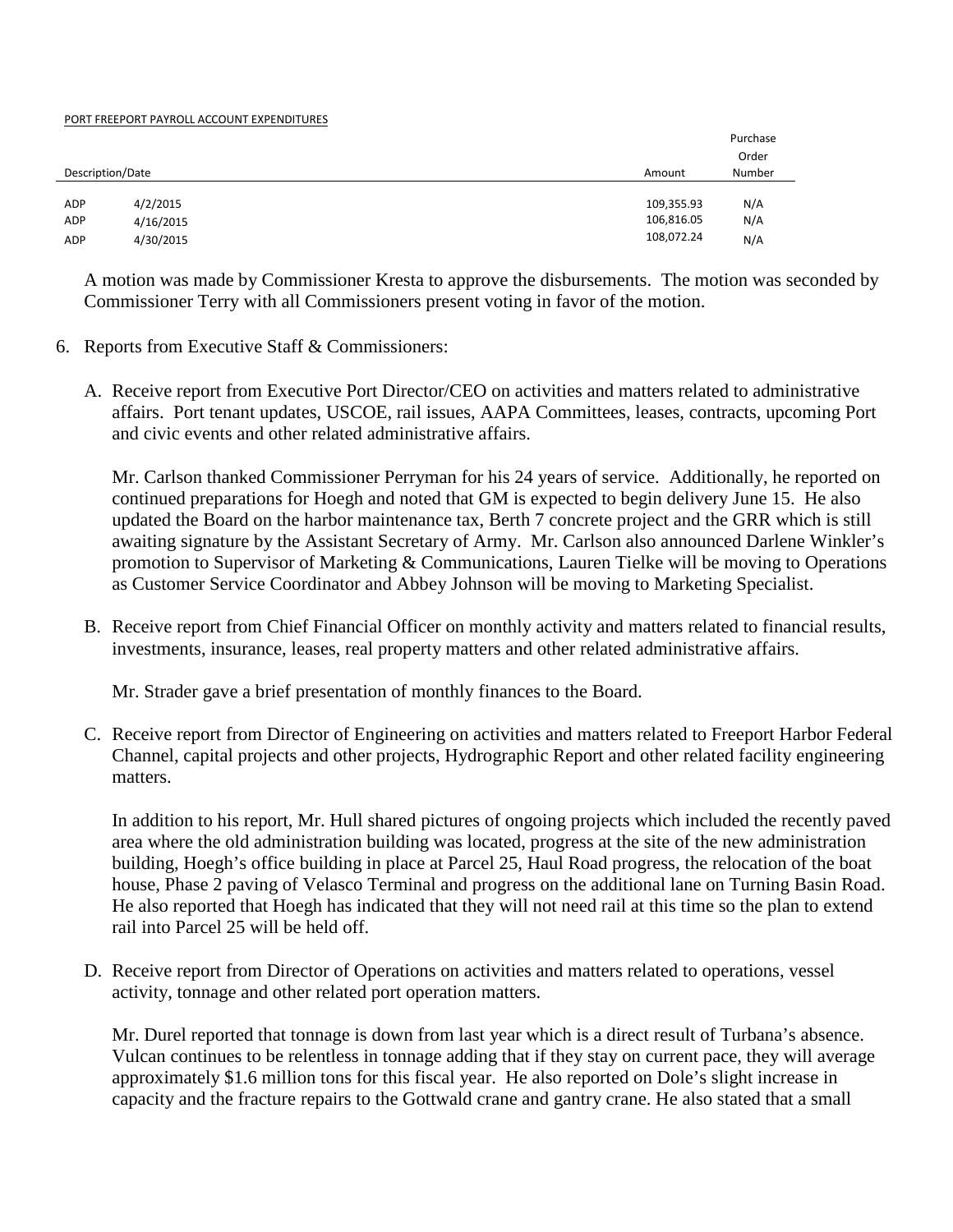function has been added to the gantry crane recently that will assist the operator in manipulating the spreader bar to accommodate the level of the ship.

E. Receive report from Director of Protective Services on matters related to safety meetings/injury report, security meetings, EMS update and other related safety, security and environmental matters.

Due to security sensitive discussion, Mr. Hogan's report will be moved to Executive Session.

F. Receive report from Director of Economic Development on activities and matters related to industry meetings and Port presentations, Port events, and other related trade development or community relation matters.

Mr. Wilson reported attending the Senate Transportation Committee for House Bill 1321 in Austin. He also requested the Board review the supplemental document for SH36 included in Board Paq and send any comments to Mr. Carlson so a final document will be included in the completed Master Plan.

G. Receive report from Director of Business Development on activities and matters related to sales reports, advertising and web activity, Foreign-Trade Zone and other related ocean transportation related matters.

In addition to his written report, Mr. Fox shared a story on his perspective of how the Port has changed and grown in the time he has been away.

H. Receive report Director of External/Governmental Affairs on activities ad matters related to federal, state and local governmental affairs, Port tenant updates, USCOE, rail issues, HGAC/TPC, Committees, upcoming Port and civic events and other related governmental affairs.

Ms. Kile reported attending the Port Authority Advisory Committee, continued work on the creation of the Brazoria/Fort Bend Rail District & Bi-Laws and monitoring of House Bill 1716 and Senate Bill 1894. Ms. Kile also recognized Darlene Winkler for her efforts in coordinating Port Freeport's 15<sup>th</sup> Annual Take-A-Child Fishing Tournament. Ms. Winkler was successful in getting sponsorships in the amount of \$36,000.

- I. Receive report from Commissioners on matters related to meetings and conferences attended, Port presentations and other related Port Commission matters.
- 7. Receive comments from the Public.

There were no comments.

8. Approval of a Professional Services Agreement for an ACM Survey of Transit Shed 2.

Mr. Scott Brooks explained that this agreement is for an asbestos survey of the transit shed which will further facilitate the demo of the shed.

A motion was made by Commissioner Singhania to approve the agreement. The motion was seconded by Commissioner Pirtle with all Commissioners present voting in favor of the motion.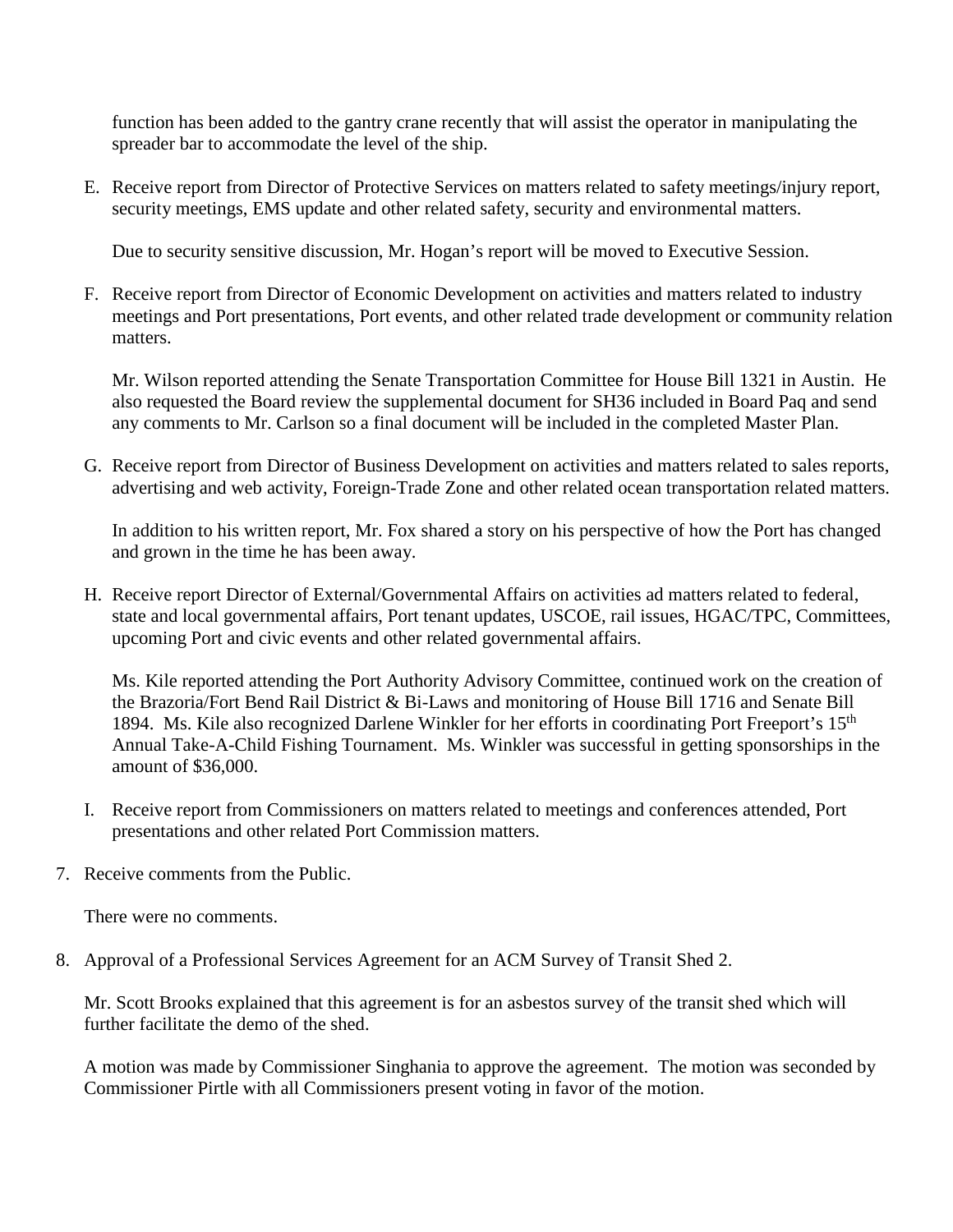9. Adoption of a resolution declaring items surplus and ordered sold separately for cash, after notice of sale and receipt of bids to the highest bidder; destroyed if no bids are received; or offered as trade-in for new property of the same general type.

Mr. Strader stated this resolution is for two security vehicles that are out of service.

A motion was made by Commissioner Perryman to approve the resolution. The motion was seconded by Commissioner Terry with all Commissioners present voting in favor of the motion.

10. Adoption of a resolution approving the acceptance of the Port's portion of proceeds received from high bidders on delinquent tax property held in trust by Brazoria County, Texas and authorizing the Chairman to join in conveyance to high bidders.

A motion was made by Commissioner Perryman to approve the resolution. The motion was seconded by Commissioner Kresta with all Commissioners present voting in favor of the motion.

11. Adoption of a resolution approving emergency purchase and contract authority to the Executive Port Director/CEO and Chief Financial Officer.

A motion was made by Commissioner Pirtle to approve the resolution. The motion was seconded by Commissioner Singhania with all Commissioners present voting in favor of the motion.

- 12. EXECUTIVE SESSION in accordance with Subchapter D of the Open Meetings Act, Texas Government Code 551.001. et. seq., to review and consider the following:
	- A. Under authority of Section 551.071 for discussion with attorney regarding:
		- 1. Discussion with attorney regarding legal authority of Port Freeport to implement rules for channel access by vessels.
		- 2. Discussion with attorney regarding terms and conditions of a Professional Services Agreement for project manager of the Freeport Harbor Channel Improvement Project.
		- 3. Discussion with attorney regarding terms and conditions of a Professional Services Agreement for Geotechnical Engineering Services for the Freeport Harbor Channel Improvement Project.
	- B. Under authority of Section 551.072 for discussion regarding:
		- 1. The purchase, exchange, lease or value of real property in East End Freeport, Texas.
		- 2. The terms and conditions of an Amendment & Assignment to the Lease Agreement between Port Freeport and Maverick Tube Corporation.
		- 3. The terms and conditions of a new Lease Agreement between Port Freeport and Ports America Texas, Inc.
		- 4. The terms and conditions of an Extension to the Lease Agreement between Port Freeport and Crown Castle International Corp (formerly AT&T Mobility).
		- 5. The potential lease of Port property located adjacent to Berths 5 and 7, and Parcels 6, 7, 8, 13, 14, 19, 25, 26, 27, 29, 31, 34, 35a, 39 and 40.